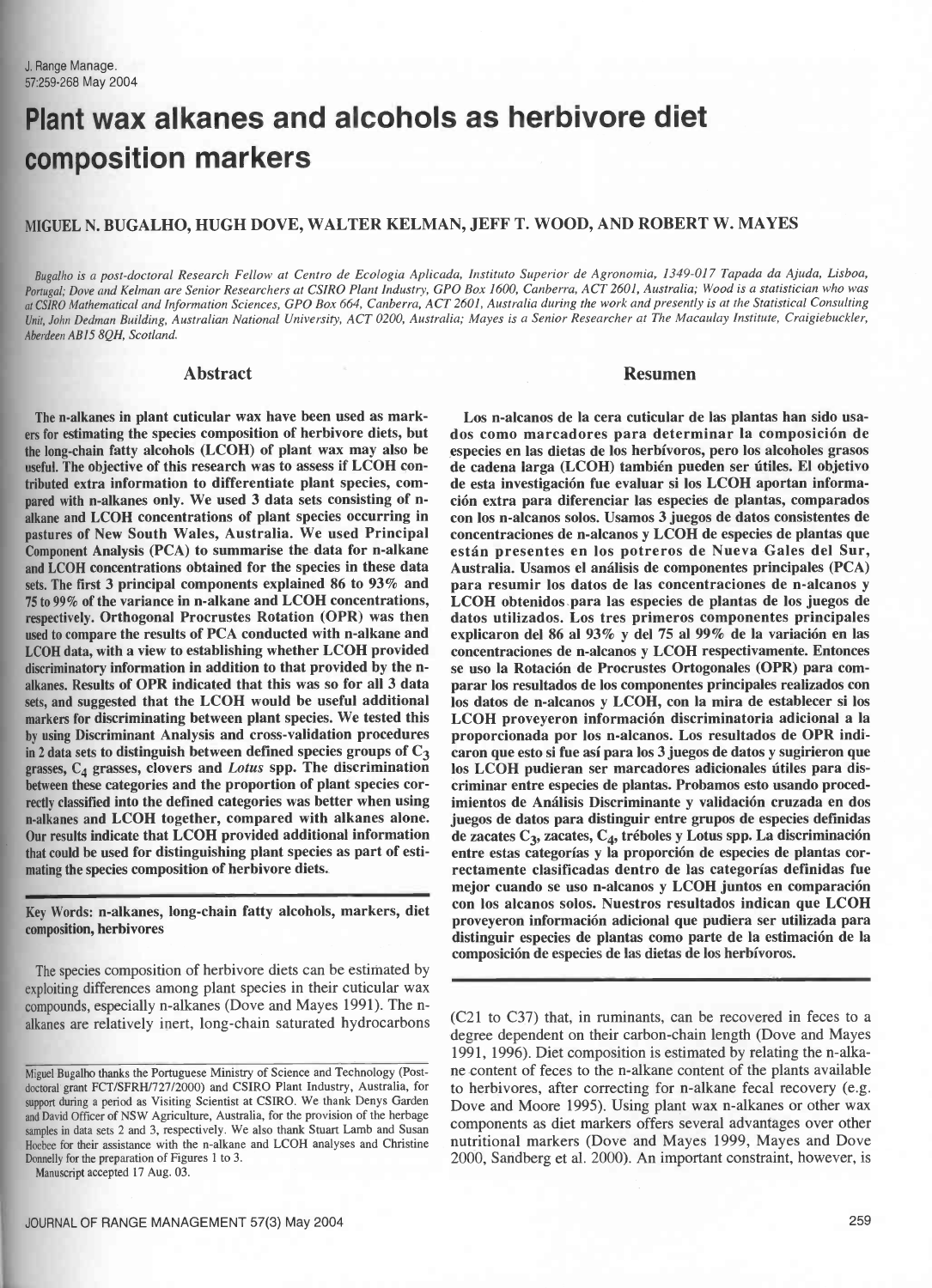that the number of species that can be differentiated in the diet cannot exceed the number of alkane markers available; this limits differentiation to usually lower than 15 species (Mayes and Dove 2000). When dealing with complex plant communities such as rangelands, the number of plant species available to the herbivore may thus exceed the number of n-alkane markers available. One means of overcoming this constraint is to include more classes of plant wax components as markers for discriminating between plant species. A prerequisite of this approach is that the additional markers must provide discriminatory information additional to that provided by the n-alkanes.

widespread in the plant species consumed by herbivores and frequently occur at higher concentrations than n-alkanes (Kolattukudy 1976, Dove and Mayes 1999, Mayes and Dove 2000, Kelman et aí.2003). Furthermore, the LCOH can be separated and quantified by an extension (unpublished data, R.W. Mayes) of the existing procedure used to analyse n-alkanes. This suggests that LCOH could be useful diet composition markers in addition to the n-alkanes.

Our objectives in the present study were:

- 1. To quantify n- alkane and LCOH concentrations in the cuticular wax of pasture species commonly found in New South Wales, Australia;
- 2. To assess if the LCOH provided additional discriminatory information, compared with n-alkanes alone, to distinguish between plant species;
- 3. To compare the effectiveness of using n- alkanes alone or in combination with LCOH, to describe and differentiate between species or defined groupings of plant species.

#### **Methods**

#### Plant data sets

Three sets of samples were used to obtain information on the n- alkane and long-chain fatty alcohol (LCOH) content of plant species commonly found in a variety of pastures in Australia. Samples were collected at: Ginninderra Experiment Station, Australian Capital Territory, latitude 35° 12' S, longitude 149° 12' E (Data set 1); near Goulburn, New South Wales, latitude 34° 39' S, longitude 149° 31' E (Data set 2) and near Grafton, New South Wales, latitude 29° 37' S, longitude 152°

57' E (Data set 3). Differences in the method of sample collection and the nature of the material collected suggest that these may be regarded as 3 independent data sets, although combinations of data sets were also examined to explore the trends in between - species differences in the patterns of alkane or LCOH concentrations.

Long-chain fatty alcohols (LCOH) are cv. Goldie, L. pedunculatus Cav. cv. Data set 1 consisted of shoot material from 5 grass species (Austrodanthonia richardsonii (Cashmore) H.P. Linder cv. Taranna, Phalaris aquatica L., Vulpia myuros (L.) Gmel., Bromus catharticus Vahl. and Festuca arundinacea Schreb.) and 7 legumes (Trifolium striatum L., T. glomeratum L., T. repens L., Lotus comic ulatus L. "Prostrate", L. corniculatus L. Sharnae, L. pedunculatus Cav. cv. Grasslands Maku). Individual plants of each species were cut from a grazed sward (Kelman et al. 2003) using electric clippers, and were then composited within species to provide sufficient material for plant wax analyses.

> The second data set consisted of leaf tissue from 7 grass species (Austrodanthonia racemosa (R. Br.) H.P. Linder, A. pilosa (R. Br.) H.P. Linder, Elymus scaber (R. Br.) A. Love, Bothriochloa macra (Steud.) S.T. Blake, Chloris gayana Kunth, Themeda australis (R. Br.) Stapf., Microlaena stipoides (Labill.) R. Br.) with the last species coming from 2 sampling locations at the site (designated Microlaena stipoides 1 and 2). The leaf tissue was obtained by hand separation of material harvested from a sward of spaced plants (Norton et al. 2001), using an electric sheep - shearing handpiece.

> The third data set consisted of shoot material of 10 tropical grasses (Paspalum notatum Flugge, Paspalum dilatatum Flugge, Axonopus fissifolius (Raddi) Kulhm, Imperata cylindrica (Nees) C.E.Hubbard, Setaria anceps Stapff ex Massey, Pennisetum clandestinum Hoscht. ex Chiov., Cynodon dactylon (L.) Pers., Digitaria didactyla (Willd.), Chloris gayana Kunth, Sporobolus indicus (Buse) Baijens var. major) similarly harvested from pastures in sub-tropical northern New South Wales, Australia, within a larger study of the biology of the weed species Sporobolus indicus var. major (see Hoebee et al. 1998).

> Following collection, all plant samples were stored at  $-18^\circ$  C, before being freeze -dried and ground (1 mm screen) for n -alkane and LCOH analysis.

## N- alkane and LCOH extraction and quantification

The n-alkanes in data sets 1 and 2 were extracted and quantified as described by Mayes et al. (1986), with modifications indicated by Salt et al. (1992); internal standards used were docosane (C22 alkane) and tetratriacontane (C34 alkane). In addition, 1-pentacosanol (C25 normal alcohol) was used as an internal standard to quantify the LCOH. It should be noted that the alkaline extraction conditions used for the n-alkanes (Mayes et al. 1986) extract not only the free LCOH of cuticular wax, but also the LCOH bound as wax esters. Extracted LCOH were eluted from silica gel columns using 1:1 heptane:ethanol immediately following alkane elution. The LCOH eluates were dried, redissolved in 1:1 heptane:ethanol and injected into a 30m x 0.53mm ID BPX35 bonded -phase silica column (0.5mm film thickness; SGE Pty Ltd Australia) in a PU4550 gas chromatograph fitted with a splitless injector and flame ionization detector. The carrier gas was helium.

Because of difficulties encountered in separating alcohols from sterols under the chromatography conditions used, it is possible that the compounds described as 1-C27-OL and 1-C29-0L could in fact be sterols. However, as this does not affect subsequent data analysis or the arguments presented in this paper, these components are assumed hereafter to be primary alcohols.

Essentially the same methods were used to extract and quantify the alkanes and LCOH in data set 3 except that C24 alkane (tetra cosane) was used as the first internal standard for alkanes. Both n-alkanes and LCOH were quantified through a 15m x 0.53 mm DB1 column fitted in a Varian 3400 gas chromatograph, using helium as the carrier gas and flame ionization detection.

#### Statistical analysis

The n-alkane and LCOH analyses were based on bulk samples of individual plant species, and thus do not provide an estimate of the variability in the concentration of these compounds between individual plants or plant parts, within a species. However, as we describe in more detail below, earlier studies with similar plant species suggest that most of the variance in alkane or LCOH concentration can be ascribed to plant species (e.g. Dove et al. 1996, Mayes and Dove 2000).

Alkanes C21 to C24 were excluded from the statistical analyses because their estimated concentrations were very low and of the same order of magnitude as the analytical error (3 to 4 ppm). Alkane C35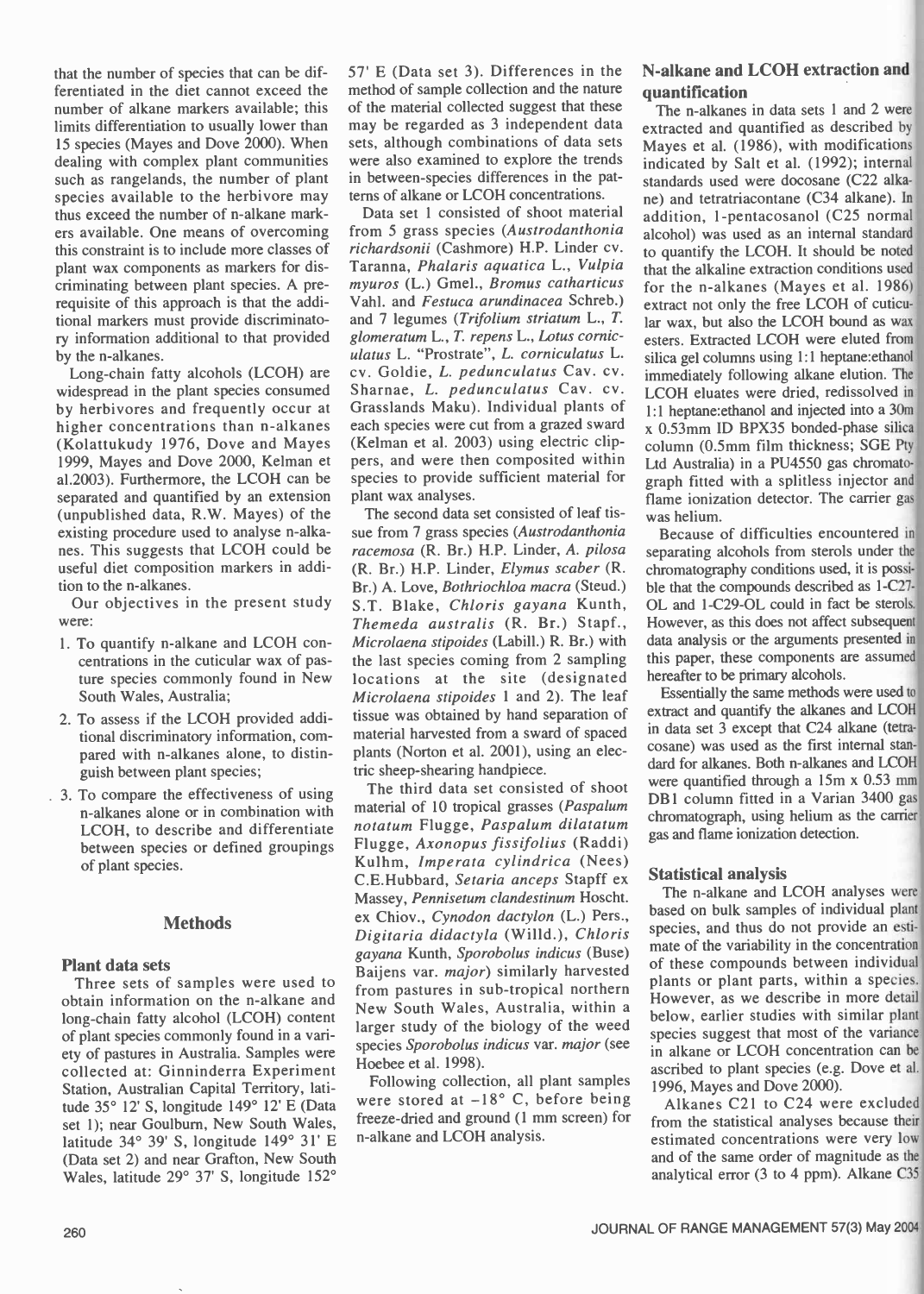was excluded from the statistical analyses of data set 1, for the same reason. Similarly, in data set 3 (Table 2) data were available only for the even -chain LCOH between C240H and C300H. Before statistical analysis, concentrations of n- alkanes and LCOH in each data set were normalized by log transformation (log  $(x + 1)$ ), to accommodate the fact that the untransformed concentrations of the 2 classes of compound differed by orders of magnitude.

Principal Component Analyses (PCA; GENSTAT, Lawes Agricultural Trust) were used to summarize the information on the pattern of alkane or LCOH concentrations within a data set or combinations of data sets. The overall significance of principal components of a given dimension was assessed using chi-square tests and where required, mean PCA scores for groups of species were compared by analysis of variance. Most of the original variability in the pattern of marker content in a plant species could be reduced to the first 2 to 3 principal components (PC1 to PC3).

For each data set, 2 PCA outputs were obtained, one based on the n- alkane content and the other based on the long-chain fatty alcohols (LCOH) content of the plant species in the set. These pairs of PCA outputs were then compared by Orthogonal Procrustes Rotation (OPR) to assess if the 2 classes of marker had simply identified the same variation, or whether the LCOH provided extra information of potential use for differentiating plant species. To achieve this, OPR rotates the axes of each PCA output in an attempt to minimize the residual sum of squares between the PCA scores based on n-alkanes and those based on LCOH. In the present study the PCA scores based on n-alkanes and on LCOH were used as the fixed and the fitted values, respectively. Large values of unexplained residual variance after OPR imply that there are large differences between the spatial configurations resulting from PCA on the n-alkanes or on the LCOH. This, in turn, indicates that n-alkanes and LCOH are providing different types of discriminatory information which could be used to differentiate between the plant species involved.

Discriminant Analysis (DA; SPSS Inc., Chicago) was then applied to the n-alkane and LCOH concentration data in the first 2 data sets in which logical groupings of species were possible (the combined data set  $(1+2)$ , and data set 1 alone - see below), to assess how effectively defined groups of species could be differentiated using either the n-alkanes alone, or together with the LCOH.

combined data set  $(1+2)$  are logical from the point of view of likely sward compositions, they do not take into account that plant wax marker concentrations are for leaf blade only in data set 2 and are based on samples collected from spaced plants at a different location from the shoot samples in data set 1. The conduct of DA with data set 1 alone thus allows a more valid assessment of the capacity to distinguish the defined groups of Lotus spp., clovers and grasses, in shoot samples collected contemporaneously from the same sward.

To perform DA analyses, species/cultivars within a defined group were regarded as replicates, the stepwise method was used and the Mahalanobis distance applied to assess differences between dietary categories (SPSS Inc., Chicago). At each step of the analysis, the variable that maximized the Mahalanobis distance between the 2 closest categories was entered. The minimum partial value of F for the variable to be entered was 3.84 and the maximum partial value of F for the variable to be removed was 2.71. The Jack -knife cross - validation procedure was used to assess the proportion of plant species correctly classified into the defined dietary categories (SPSS Inc., Chicago).

Differences among species groupings in DA scores were tested with a multi-way analysis of variance, followed by Scheffé multi-way tests, using the species groupings as the fixed factor and the discriminant scores as the independent variables (Zar 1996).

#### **Results**

#### Concentrations of n-alkanes and long-chain fatty alcohols

Patterns of alkane concentrations in the species in data sets 1 to 3 (Table 1) were, in general, similar to those in previous reports (Dove and Mayes 1996, Dove et al. 1996), in that odd -chain alkanes were present in higher concentration than evenchain alkanes.

Even -chain long -chain fatty alcohols (LCOH) were detected in higher concentrations than odd -chain LCOH and in addition, were often an order of magnitude higher than n-alkane concentrations. The LCOH 10-C29-OL was only detected in data set 1 and 1-C27-0L and 1-C28-0L were not detected in data set 3 (Table 2). Legumes tended to have higher concentrations of 1-C30-0L than grasses and, within legumes, 1-C30-0L was detected at high concentrations in clovers and 1-C26-

Although the species groupings for the OL and 1-C28-OL tended to be higher in Lotus spp. (Table 2, data set 1). Concentrations of LCOH in data set 3 tended to be lower than in data sets 1 and 2. Overall there were large variations in concentrations of even -chain LCOH among plant species in each data set which may indicate the value of LCOH as species markers.

#### Principal Component Analyses and Orthogonal Procrustes Rotation

Principal Component Analyses, based either on n-alkanes or on LCOH, were conducted for all data sets separately and for all possible combinations of data sets (Table 3). In all of these cases, most of the observed variance in the pattern of plant wax marker concentrations was explained by the first 3 principal components (PC1 to PC3). When analyses were based on nalkanes, PC1 to PC3 explained 86 to 93% of the variance; PC1 to PC3 values for analyses based on the LCOH were 75 to 99% (Table 3).

When the 2 sets of PC scores were compared by OPR, 48 to 82% of the total sums of squares were left unexplained (64 to 82% within the individual data sets 1 to 3; Table 3). This indicates that in all analyses, the LCOH were contributing discriminatory information additional to that provided by the n-alkanes.

This is examined further in Figures 1 to 3, for the samples of individual plant species in data sets 1 to 3, respectively. These figures present the plots of PC1 versus PC2 in each data set, and indicate 2 things:

- (a) the degree of rotation of these axes effected by OPR, in attempting to minimize the residual variation between PC scores based on n-alkanes or on LCOH (solid axes v. dotted axes, respectively) and,
- (b) the nature of the scatter of points representing the samples of individual plant species, for both n- alkanes (upper case letters) and LCOH (lower case italic letters).

For all 3 data sets, it is clear that, despite substantial rotation of the PC1 and PC2 axes, the spatial distribution of the points representing the samples of the different species remains distinct.

#### Differentiation of groups of species using Discriminant Analyses

The results of the Principal Component Analysis (PCA) described above identified differences in the patterns of both n-alkane and long -chain fatty alcohol (LCOH) concentrations. Of greater significance for the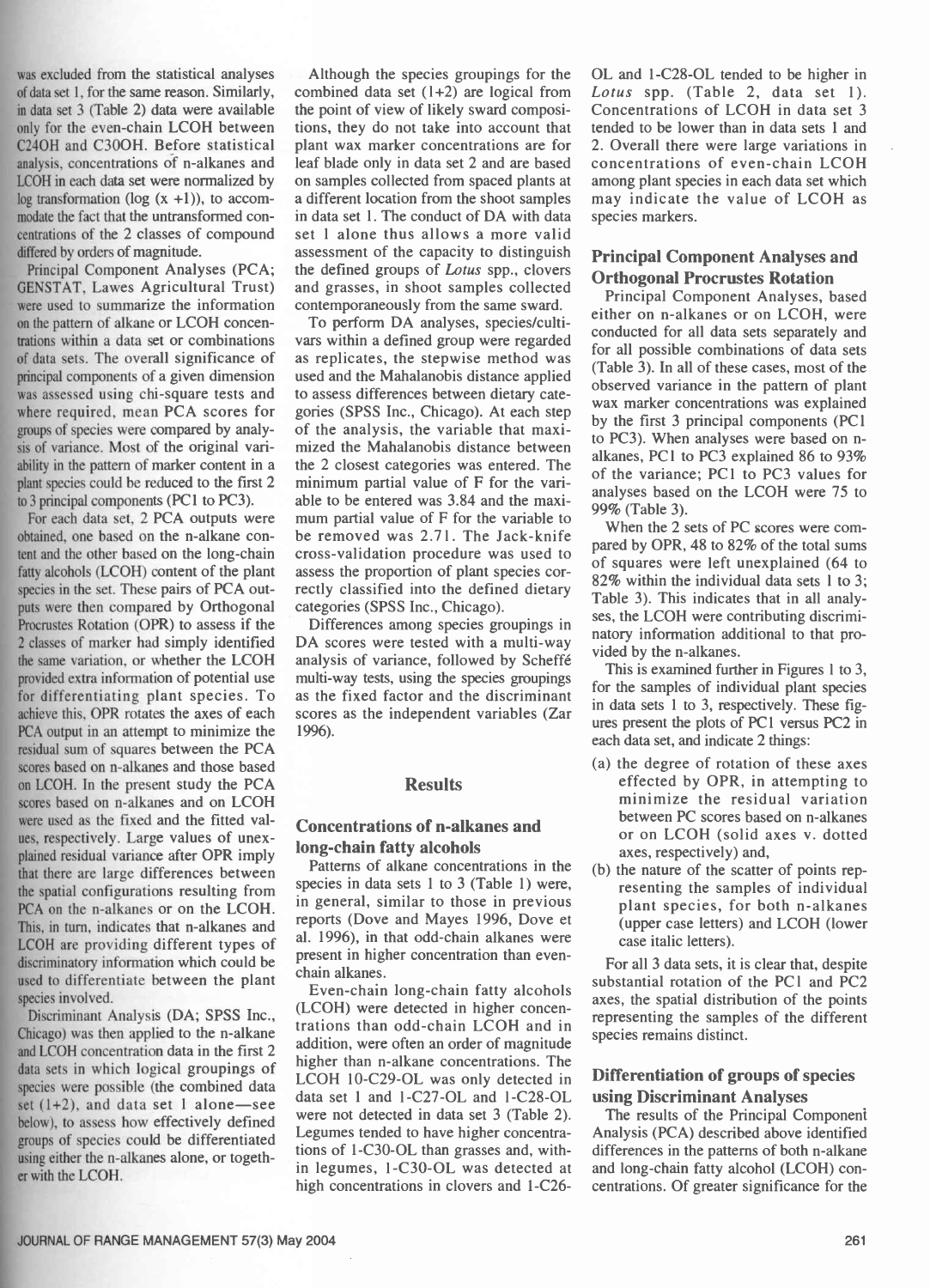Table 1. N- alkane concentrations (mg/kg DM) in a group of grass and legume species occurring in temperate pastures (Data sets 1 and 2) and in subtropical grasses (Data set 3) in New South Wales, Australia.

|                                | n-Alkanes       |                 |          |                 |                 |      |       |                 |                 |                 |
|--------------------------------|-----------------|-----------------|----------|-----------------|-----------------|------|-------|-----------------|-----------------|-----------------|
|                                | C <sub>25</sub> | C <sub>26</sub> | C27      | C <sub>28</sub> | C <sub>29</sub> | C30  | C31   | C <sub>32</sub> | C <sub>33</sub> | C <sub>35</sub> |
| Data set 1                     |                 |                 |          |                 |                 |      |       |                 |                 |                 |
| <b>Plant Groups</b>            |                 |                 |          |                 |                 |      |       |                 |                 |                 |
| Lotus spp.                     |                 |                 |          |                 |                 |      |       |                 |                 |                 |
| Lotus corniculatus "Prostrate" | 14.7            | 5.0             | 44.4     | 6.3             | 38.8            | 3.5  | 40.1  | 6.5             | 42.4            | 2.0             |
| Lotus corniculatus cv. Goldie  | 14.4            | 4.1             | 37.9     | 5.5             | 37.5            | 2.8  | 34.3  | 5.0             | 33.3            | 0.0             |
| Lotus pedunculatus cv. Sharnae | 23.8            | 6.5             | 237.2    | 15.9            | 384.7           | 5.6  | 49.2  | 3.5             | 19.7            | 0.0             |
| Lotus pedunculatus cv. Maku    | 15.0            | 4.5             | 150.9    | 9.7             | 211.7           | 3.6  | 55.0  | 4.1             | 37.3            | 1.2             |
| Average                        | 17.0            | 5.0             | 117.6    | 9.4             | 168.2           | 3.9  | 44.6  | 4.7             | 33.2            | 0.8             |
| Grasses                        |                 |                 |          |                 |                 |      |       |                 |                 |                 |
| Austrodanthonia richardsonii   | 18.6            | 3.0             | 26.4     | 6.6             | 58.5            | 7.3  | 89.6  | 15.0            | 11.0            | 0.0             |
| Phalaris aquatica              | 26.7            | 2.6             | 16.9     | 3.7             | 20.8            | 2.6  | 15.8  | 3.5             | 7.3             | 2.3             |
| Vulpia myuros                  | 27.7            | 3.4             | 40.6     | 9.4             | 175.5           | 19.9 | 183.8 | 9.4             | 37.3            | 2.9             |
| <b>Bromus</b> catharticus      | 5.8             | 2.8             | 14.6     | 4.4             | 115.9           | 4.4  | 59.6  | 3.8             | 33.6            | 4.3             |
| Festuca arundinacea            | 23.6            | 3.2             | 42.3     | 7.6             | 129.3           | 12.1 | 215.7 | 6.8             | 58.7            | 2.3             |
| Average                        | 20.5            | 3.0             | 28.1     | 6,3             | 100.0           | 9.3  | 112.9 | 7.7             | 29.6            | 2.4             |
|                                |                 |                 |          |                 |                 |      |       |                 |                 |                 |
| Clovers                        |                 |                 |          |                 |                 |      |       |                 |                 |                 |
| Trifolium striatum             | 10.0            | 4.0             | 48.2     | 30.0            | 989.9           | 22.5 | 68.1  | 5.1             | 7.9             | 0.0             |
| Trifolium glomeratum           | 10.7            | 3.1             | 34.9     | 16.3            | 313.5           | 29.7 | 267.0 | 20.5            | 35.9            | 0.0             |
| Trifolium repens               | 8.8             | 3.9             | 34.9     | 8.7             | 107.9           | 11.8 | 123.9 | 8.8             | 14.8            | 3.9             |
| Average                        | 9.8             | 3.6             | 39.3     | 18.3            | 470.4           | 21.3 | 153.0 | 11.5            | 19.6            | 1.3             |
| Data set 2                     |                 |                 |          |                 |                 |      |       |                 |                 |                 |
| Austrodanthonia racemosa       | 7.6             | 5.7             | 17.0     | 10.5            | 73.3            | 22.0 | 613.4 | 38.3            | 625.0           | 13.0            |
| Austrodanthonia pilosa         | 5.6             | 5.5             | 11.8     | 10.5            | 50.6            | 11.7 | 71.8  | 7.6             | 11.5            | 2.0             |
| Microlaena stipoides 1         | 4.6             | 5.3             | 12.2     | 16.5            | 69.6            | 20.4 | 216.2 | 21.7            | 156.2           | 8.0             |
| Microlaena stipoides 2         | 4.4             | 5.9             | 10.5     | 23.4            | 89.0            | 24.6 | 219.8 | 18.9            | 151.6           | 5.1             |
| Elymus scaber                  | 6.2             | 3.0             | 11.0     | 4.9             | 51.5            | 5.8  | 95.9  | 5.9             | 36.7            | 4.2             |
| Bothriochloa macra             | 22.3            | 15.0            | 132.2    | 11.5            | 64.6            | 14.0 | 111.0 | 10.6            | 33.8            | 4.2             |
| Chloris gayana                 | 11.6            | 12.1            | 88.6     | 23.8            | 180.1           | 22.8 | 243.3 | 14.7            | 137.5           | 31.8            |
| Themeda australis              | 6.9             | 5.6             | 20.4     | 12.1            | 58.9            | 28.1 | 277.8 | 27.6            | 254.9           | 40.9            |
| Data set 3                     |                 |                 |          |                 |                 |      |       |                 |                 |                 |
| Paspalum notatum               | $\bf{0}$        | $\mathbf{0}$    | $\bf{0}$ | $\bf{0}$        | 4.8             | 5    | 35    | 8.1             | 168.4           | 307.8           |
| Paspalum dilatatum             | $\mathbf{0}$    | $\mathbf{0}$    | 8        | $\overline{0}$  | 12              | 5.1  | 55.8  | $\mathbf{0}$    | 36.4            | 13.2            |
| Axonopus fissifolius           | $\theta$        | $\mathbf{0}$    | 8.5      | $\theta$        | 25.9            | 7.9  | 118.5 | 15.3            | 222.1           | 93.5            |
| Imperata cylindrica            | $\mathbf{0}$    | $\mathbf{0}$    | 11.4     | 14              | 48.9            | 47.9 | 206.8 | 35.9            | 153.9           | 36.3            |
| Setaria anceps                 | 32.2            | 12.6            | 82.2     | 10.1            | 61.9            | 5.8  | 73.5  | $\theta$        | 24.7            | 4.8             |
| Pennisetum clandestinum        | $\mathbf{0}$    | $\mathbf{0}$    | 6.7      | $\mathbf{0}$    | 11.5            | 3.9  | 78.5  | 6.7             | 194.5           | 204.3           |
| Cynodon dactylon               | $\theta$        | $\theta$        | 11.4     | 7.6             | 29.9            | 11.1 | 65.5  | 8.1             | 90.9            | 57.6            |
| Digitaria didactyla            | 5.3             | 5.1             | 24.3     | 9.7             | 55.3            | 13.1 | 96.1  | 10.6            | 125.7           | 42.1            |
| Chloris gayana                 | 4,4             | $\mathbf{0}$    | 20.6     | 6.3             | 31              | 11.9 | 122.8 | 19.3            | 251.7           | 87              |
| Sporobolus indicus cv. major   | $\theta$        | $\theta$        | 5.8      | $\overline{0}$  | 11.3            | 11   | 101.5 | 14.1            | 118.2           | 34.6            |

use of cuticular wax components as mark-<br>ers is the fact that the Orthogonal Procrustes Rotation (OPR) established that the discriminatory information provided by the LCOH was additional to that provided by the n-alkanes. The Discriminant Analyses (DA) were conducted to establish whether the observed differences in the concentration patterns of n- alkanes alone, or n-alkanes with LCOH, could be used to differentiate defined groups of species. The grouping of species provided a means of generating replicates within the DA, and a major criterion for defining species groups was that livestock would be likely to encounter them together within a sward. Since it would be most unlikely that animals would encounter the subtropical grasses in data set 3, growing

together with the temperate species in data sets 1 and 2, discriminant analyses were not conducted for data set 3 or any combinations involving it. The DA were thus restricted to the temperate species in data sets 1 and 2.

Combined data set  $(1 + 2)$ : The defined species groupings when data set 1 and 2 were combined were Lotus spp., clovers,  $C_3$  grasses and  $C_4$  grasses (Themeda australis, Chloris gayana, Bothriochloa macra). When based on n-alkanes alone (Fig 4 -a), the first 2 discriminant scores explained 68.9% and 23.2%, respectively, of the variance between the defined groups, which were significantly differentiated on both the first  $(DS1: P < 0.001)$ and second (DS2;  $P = 0.008$ ) discriminant axes. Lotus spp. were discriminated from

the other species groupings in DS1 (P < 0.05) and  $C_4$  grasses similarly differed in DS1 from  $C_3$  grasses and clovers (P < 0.05). The mean DS1 of clovers and  $C_3$ grasses did not differ significantly. On DS2, Lotus spp. differed from the  $C_3$  and  $C_4$  grasses (P < 0.05) but other groups could not be distinguished. Mean scores on the third discriminant axis (DS3) did not differ significantly. Nevertheless, cross validation procedures indicated that 80% of individual species were correctly classified, although Lotus corniculatus cv. Goldie, Trifolium repens and Themeda *australis* were all misclassified as  $C_3$ grasses, while Bothriochoa macra was misclassified as a Lotus sp..

When n-alkanes and LCOH were used together, DS1 and DS2 explained 87.1%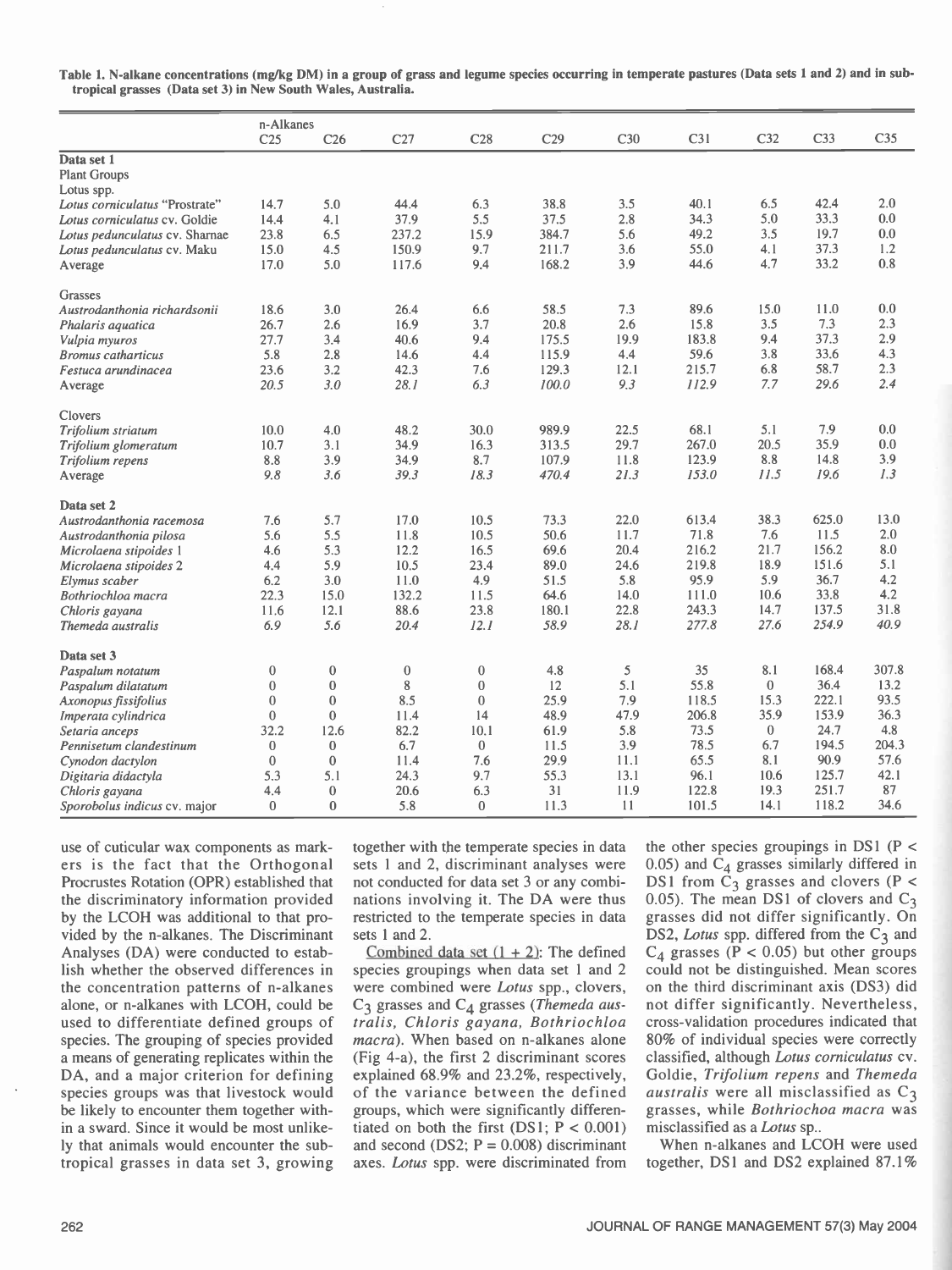Table 2. Long -chain fatty alcohol concentrations (mg/kg DM) in a group of grass and legume species occurring in temperate pastures (Data sets 1 and 2) and in subtropical grasses (Data set 3) in New South Wales, Australia.

|                                | Long-chain fatty alcohols<br>$1-C24-OL$ | $1-C26-OL$   | $1-C27-OL$ | 10-C29-OL | $1-C28-OL$ | $1-C29-OL$   | $1-C30-OL$   |
|--------------------------------|-----------------------------------------|--------------|------------|-----------|------------|--------------|--------------|
| Data set 1                     |                                         |              |            |           |            |              |              |
| Plant groups                   |                                         |              |            |           |            |              |              |
| Lotus spp.                     |                                         |              |            |           |            |              |              |
| Lotus corniculatus "Prostrate" | 20.3                                    | 1999.5       | 94.4       | 0.0       | 843.5      | 27.5         | 1005.4       |
| Lotus corniculatus cv. Goldie  | 12.9                                    | 2154.4       | 84.0       | 0.0       | 905.0      | 41.1         | 1014.9       |
| Lotus pedunculatus cv. Sharnae | 18.6                                    | 1378.8       | 81.2       | 13.9      | 844.1      | 63.7         | 785.2        |
| Lotus pedunculatus cv. Maku    | 27.8                                    | 2463.1       | 104.1      | 0.0       | 1327.5     | 42.2         | 1284.8       |
| Average                        | 19.9                                    | 1999.0       | 90.9       | 3.5       | 980.0      | 43.6         | 1022.6       |
|                                |                                         |              |            |           |            |              |              |
| Grasses                        |                                         |              |            |           |            |              |              |
| Austrodanthonia richardsonii   | 65.6                                    | 435.2        | 24.0       | 0.0       | 170.7      | 42.5         | 130.8        |
| Phalaris aquatica              | 18.6                                    | 3726.1       | 15.0       | 22.7      | 44.7       | 0.0          | 472.0        |
| Vulpia myuros                  | 79.9                                    | 900.8        | 17.1       | 12.7      | 42.3       | 30.7         | 64.7         |
| <b>Bromus</b> catharticus      | 12.7                                    | 84.9         | 25.3       | 17.1      | 4052.2     | 36.1         | 83.7         |
| Festuca arundinacea            | 26.8                                    | 638.8        | 21.2       | 10.4      | 100.5      | 17.1         | 58.0         |
| Average                        | 40.7                                    | 1157.2       | 20.5       | 12.6      | 882.1      | 25.3         | 161.8        |
|                                |                                         |              |            |           |            |              |              |
| <b>Clovers</b>                 |                                         |              |            |           |            |              |              |
| Trifolium striatum             | 37.0                                    | 214.4        | 28.0       | 0.0       | 443.5      | 75.4         | 1259.3       |
| Trifolium glomeratum           | 47.7                                    | 124.4        | 21.0       | 0.0       | 72.9       | 36.8         | 1199.0       |
| Trifolium repens               | 18.0                                    | 142.6        | 18.6       | 0.0       | 61.0       | 27.3         | 1297.3       |
| Average                        | 34.2                                    | 160.5        | 22.5       | 0.0       | 192.5      | 46.5         | 1251.9       |
|                                |                                         |              |            |           |            |              |              |
| Data set 2                     |                                         |              |            |           |            |              |              |
| Austrodanthonia racemosa       | 45.0                                    | 65.6         | 22.6       | n.d.      | 126.1      | 102.5        | 455.4        |
| Austrodanthonia pilosa         | 32.6                                    | 34.9         | 16.6       | n.d.      | 24.0       | 88.5         | 556.1        |
| Microlaena stipoides 1         | 11.4                                    | 17.0         | 25.7       | n.d.      | 35.5       | 169.1        | 1660.3       |
| Microlaena stipoides 2         | 10.0                                    | 17.0         | 22.7       | n.d.      | 50.7       | 233.1        | 3225.9       |
| Elymus scaber                  | 53.5                                    | 1868.3       | 19.6       | n.d.      | 201.0      | 101.7        | 116.0        |
| Bothriochloa macra             | 60.6                                    | 43,9         | 22.7       | n.d.      | 285.4      | 239.8        | 221.0        |
| Chloris gayana                 | 64.1                                    | 56.4         | 39.7       | n.d.      | 186.8      | 190.1        | 148.5        |
| Themeda australis              | 26.4                                    | 33.2         | 23.3       | n.d.      | 14.9       | 112.2        | 68.9         |
| Data set 3                     |                                         |              |            |           |            |              |              |
| Paspalum notatum               | 31                                      | 9.2          | n.d.       | n.d.      | n.d.       | 5.1          | $\mathbf{0}$ |
| Paspalum dilatatum             | 41.2                                    | 15.3         | n.d.       | n.d.      | n.d.       | 268.9        | 20.1         |
| Axonopus fissifolius           | 28.4                                    | 15.5         | n.d.       | n.d.      | n.d.       | 16.7         | 24.2         |
| Imperata cylindrica            | 10.8                                    | $\mathbf{0}$ | n.d.       | n.d.      | n.d.       | $\mathbf{0}$ | $\mathbf{0}$ |
| Setaria anceps                 | 28                                      | 20           | n.d.       | n.d.      | n.d.       | 60           | 24.3         |
| Pennisetum clandestinum        | 29.7                                    | 8.7          | n.d.       | n.d.      | n.d.       | 11.4         | $\bf{0}$     |
| Cynodon dactylon               | 31.1                                    | 24.9         | n.d.       | n.d.      | n.d.       | 55.7         | $\theta$     |
| Digitaria didactyla            | 88                                      | 75.6         | n.d.       | n.d.      | n.d.       | 88           | $\theta$     |
| Chloris gayana                 | 83.9                                    | 27.9         | n.d.       | n.d.      | n.d.       | 70.9         | 17.3         |
| Sporobolus indicus cv. major   | 126.5                                   | 99.6         | n.d.       | n.d.      | n.d.       | 32.9         | $\mathbf{0}$ |
|                                |                                         |              |            |           |            |              |              |

n.d. =not determined

and 10.9% of the between -group variance, respectively, and species groups were significantly discriminated by DS1 (P < 0.001) and DS2 (P < 0.001). Discrimination on DS3 approached significance  $(P < 0.10)$ . All pairs of species groups were distinguishable on DS1 (P < 0.05) except clovers and  $C_3$  grasses. On DS2, C<sub>4</sub> grasses differed significantly from Lotus spp.,  $C_3$  grasses and clovers (P < 0.05). By contrast with DA based on nalkanes alone,  $C_3$  grasses and clovers could be distinguished on DS3 ( $P < 0.05$ ; Fig. 4 -b). Cross validation procedures indicated that 85% of individual species were correctly classified. Vulpia myuros was misclassified as a clover and Trifolium repens and Themeda australis as  $C_3$  grasses.

Data set 1 alone:

In this data set, using n-alkanes significantly differentiated the defined dietary categories along DS1 ( $P = 0.01$ ) but not DS2, although separation approached significance in this axis ( $P = 0.054$ ). Lotus spp. were significantly differentiated from grasses ( $P = 0.002$ ) and clovers ( $P =$ 0.003) on DS1, but there was no significant difference between grasses and clovers on this axis (Fig. 5 -a). The jackknife cross validation procedures indicated that, based on alkane patterns alone, white clover was misclassified as belonging to the *Lotus* group (Fig. 5-a).

When n-alkanes were used in conjunction with LCOH, all defined groups were clearly separated with highly significantly differences along both DS1 (P < 0.0001) and DS2 ( $P < 0.0001$ ) (Fig. 5-b). All plant species were correctly classified by cross validation procedures.

#### **Discussion**

Plant wax n-alkanes have been used successfully for estimating the composition of the herbivore diet in a number of studies (Salt et al. 1994, Fraser and Gordon 1997, Dove et al. 1999, Duncan et al. 1999), but most of these were conducted in field or controlled experiments in which the animals had a limited number of plant species from which to choose. A higher number of markers will be required if there are many plant species to be differentiated in the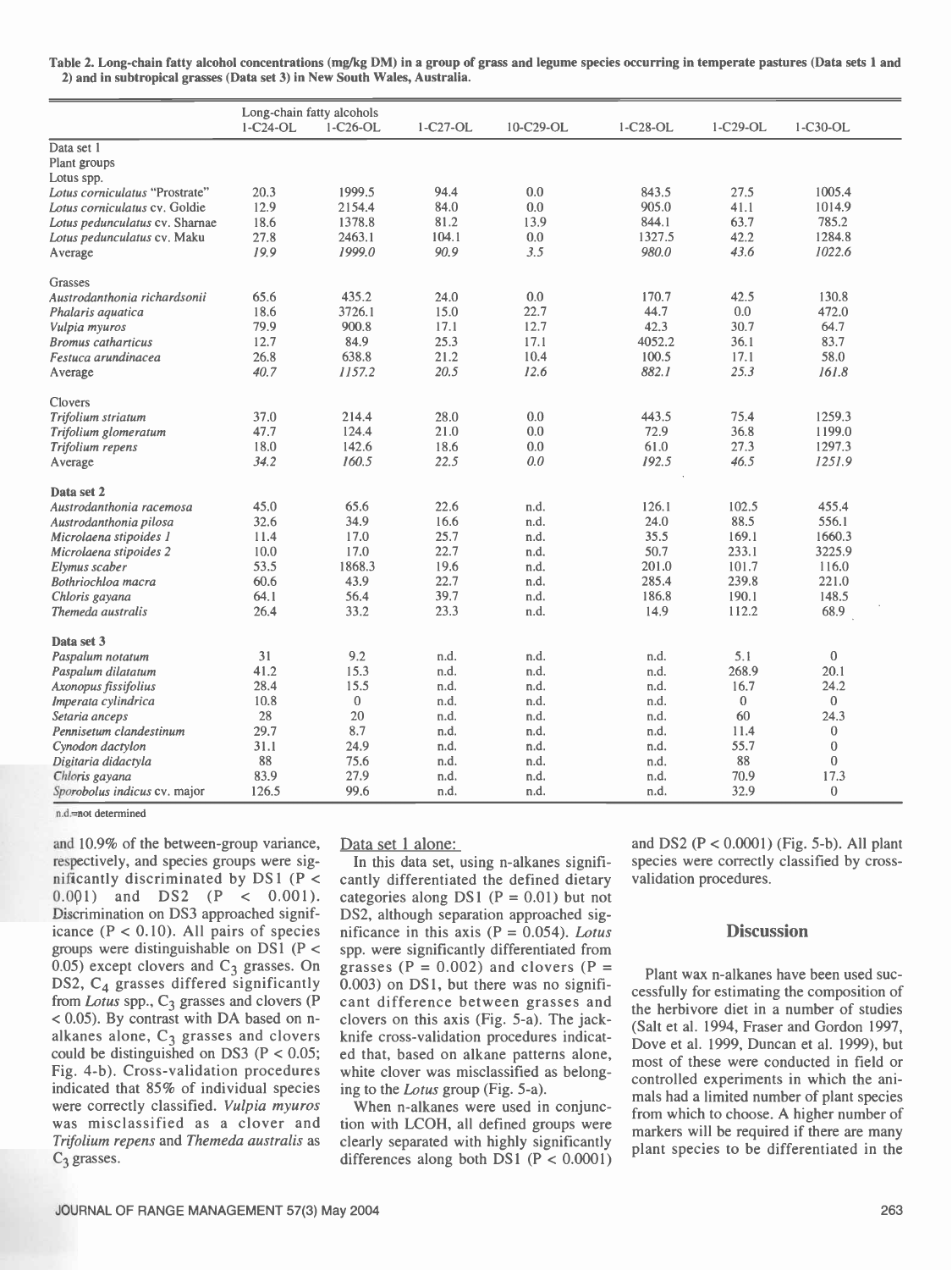Table 3. Percentage of the variance in the pattern of cuticular wax marker concentration explained by the first 3 principal component scores (PC1 to PC3), following Principal Component Analyses based either on n- alkanes or on long -chain fatty alcohols (LCOH), together with the residual variance left after comparison of the 2 sets of principal component scores by Orthogonal Procrustes Rotation (OPR). Analyses were conducted for each of data sets 1 to 3 and for all possible combinations of data sets.

| Data set       | Wax marker     | % Variance explained by: | Residual variation<br>remaining<br>after OPR |                 |      |
|----------------|----------------|--------------------------|----------------------------------------------|-----------------|------|
|                |                | PC1                      | PC <sub>2</sub>                              | PC <sub>3</sub> |      |
| $(1+2+3)$      | <b>Alkanes</b> | 58.7                     | 21.5                                         | 5.9             |      |
|                | <b>LCOH</b>    | 70.0                     | 19.6                                         | 8.2             | 52.0 |
| $(1+2)$        | Alkanes        | 51.1                     | 22.9                                         | 11.6            |      |
|                | <b>LCOH</b>    | 41.2                     | 20.7                                         | 13.2            | 65.9 |
| $(1+3)$        | Alkanes        | 68.6                     | 14.6                                         | 5.6             |      |
|                | <b>LCOH</b>    | 79.4                     | 10.5                                         | 8.2             | 48.2 |
| $(2+3)$        | Alkanes        | 57.4                     | 24.1                                         | 7.9             |      |
|                | <b>LCOH</b>    | 69.0                     | 25.0                                         | 5.0             | 64.0 |
| 1              | <b>Alkanes</b> | 51.9                     | 23.2                                         | 13.8            |      |
|                | <b>LCOH</b>    | 40.3                     | 27.6                                         | 17.4            | 64.0 |
| $\overline{2}$ | Alkanes        | 59.0                     | 27.7                                         | 5.9             |      |
|                | <b>LCOH</b>    | 49.3                     | 22.5                                         | 15.4            | 74.7 |
| 3              | Alkanes        | 56.0                     | 26.4                                         | 9.0             |      |
|                | <b>LCOH</b>    | 57.9                     | 31.8                                         | 8.8             | 81.7 |

diet. This is frequently the case in studies dealing with free grazing or wild herbivores feeding on rangelands or more complex plant communities. Theoretically, if the number of components to be differentiated in the diet can be reduced, then a lower number of markers will also be required (Mayes and Dove 2000). Thus, by pooling species into a small number of dietary categories (e.g. grasses, legumes, browse) the number of required markers will be reduced. Such categories, however,

remaining of browse and grasses in the diet of herbiafter OPR vores (e.g. Pérez- Barbería et al. 1997, must themselves be distinctly characterized by a set of markers. For instance, Dove and Mayes (1991) suggested that legumes and grasses could be differentiated using the C29 and C31 alkanes and, more recently, n-alkanes were successfully used to differentiate the broad categories Bugalho et al. 2001).

The possibility of differentiating either single plant species or groups of plants in the diet increases if additional markers are available, especially if the additional markers provide different or complementary information about the plant species concerned. This possible differentiation of a wider range of plant species in the diet of the grazing animal requires 2 things in sequence:

- (a) the demonstration that, using a marker or markers in the plant wax, individual plant species or groups of species can be distinguished as such,
- (b) the demonstration that, after correcting for any loss of marker during transit through the gut of the grazing animal ('fecal recovery'), the fecal marker patterns can be resolved into the intake of individual plant species, using the marker patterns of the plant species.

The present study concentrated on the first of these issues, that is, the potential

Table 4. Contribution of plant species to the variance in estimated concentrations of long -chain alkanes and long -chain fatty alcohols (LCOH) in plant cuticular wax.

| Source                                                       | Plant species type                                                                                                  | Alkane/LCOH range                                             | % variance in alkane concentration due to species                                                       |
|--------------------------------------------------------------|---------------------------------------------------------------------------------------------------------------------|---------------------------------------------------------------|---------------------------------------------------------------------------------------------------------|
| <b>Alkanes</b><br>Herbin and Robins (1968)<br>(recalculated) | Agave spp                                                                                                           | $C26$ to $C33$                                                | $81 \pm 9.76$ (all alkanes)<br>$94.9 \pm 2.68$ (odd-chain alkanes only)                                 |
| Laredo et al. $(1991)$<br>(recalculated)                     | Tropical pasture species                                                                                            | $C27$ to $C35$                                                | $80.7 \pm 5.50$ (all alkanes)                                                                           |
| Dove and Mayes (1996)<br>(recalculated)                      | Temperate pasture species                                                                                           | $C27$ to $C35$                                                | $81.6 \pm 3.28$ (all alkanes)                                                                           |
| Dove et al. (1996)                                           | Temperate pasture species                                                                                           | $C25$ to $C35$                                                | $85.7 \pm 3.44$ (all alkanes)                                                                           |
| Chen et al. (1998)                                           | Temperate pasture species                                                                                           | $C25$ to $C35$                                                | 87.0 to 93.0 (odd-chain alkanes only)                                                                   |
| H.Dove and T.P Bolger<br>(unpublished)                       | Temperate pasture species                                                                                           | $C25$ to $C33$                                                | $87.3 \pm 4.11$ (all alkanes)<br>$95.5 \pm 1.01$ (odd-chain alkanes only)                               |
| <b>LCOH</b><br>R.W Mayes et al.<br>(unpublished)             | Lolium perenne, Trifolium<br>repens, Calluna vulgaris,<br>Vaccinium myrtillus,<br>Betula pendula, Juncus<br>effusus | C <sub>20</sub> OH to C <sub>34</sub> OH<br>(even-chain only) | $62.0 \pm 6.03$<br>$67.1 \pm 6.16$ (C20OH to C30OH only)<br>(Plant part = $< 0.1$ to 21.5% of variance) |
| H.Dove and T.P.Bolger<br>(unpublished)                       | Temperate pasture species                                                                                           | C <sub>20</sub> OH to C <sub>30</sub> OH<br>(even-chain only) | $82.4 \pm 7.46$                                                                                         |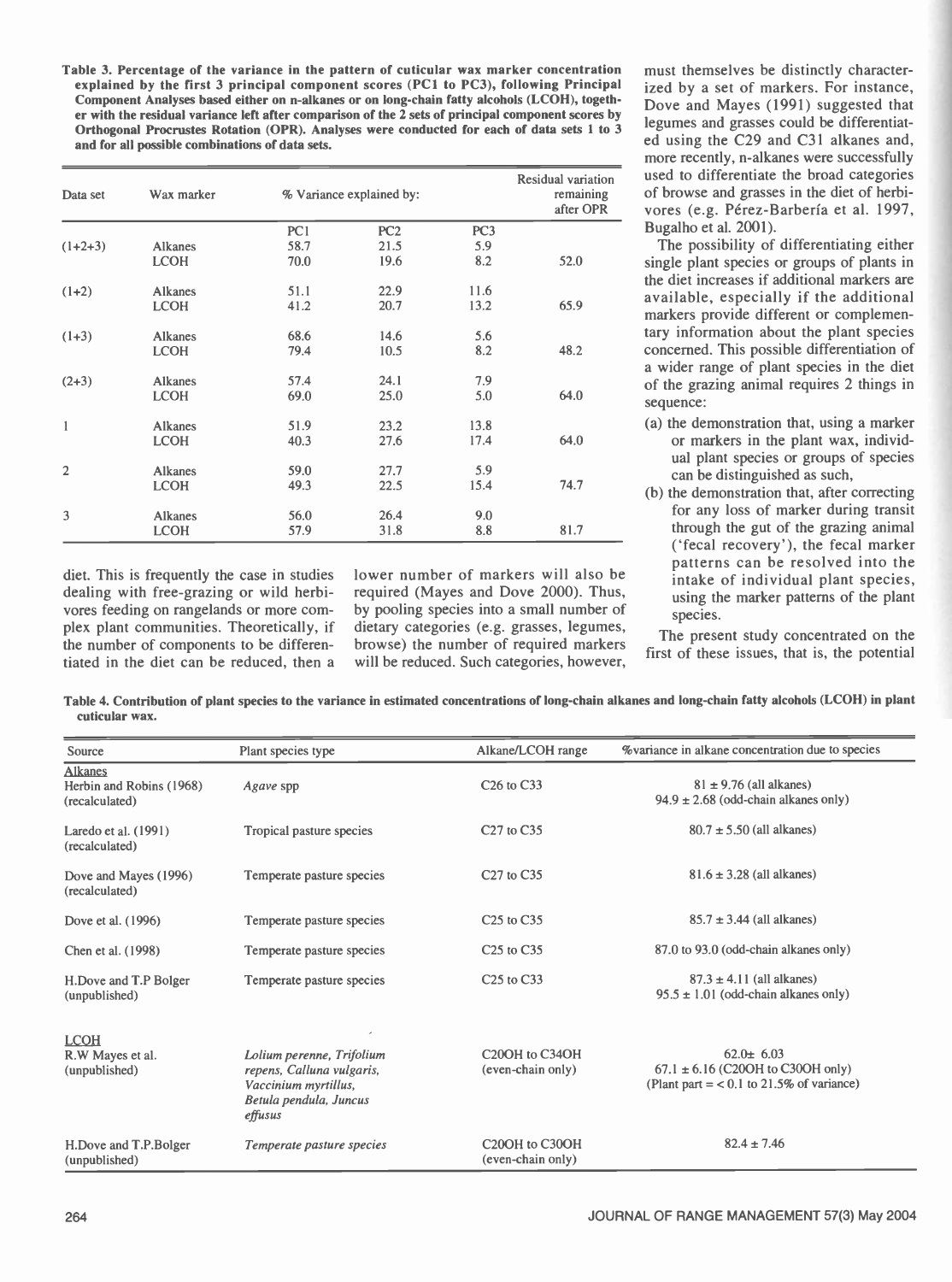

- Fig. 1. Graphical representation of the results of Orthogonal Procrustes Rotation (OPR) based on the cuticular wax marker content of the plant species in data set 1. Upper case letters and solid axes refer to the n-alkanes in the species as listed below, while lower case italic letters and dotted axes refer to long-chain fatty alcohols (LCOH). The residual variance after OPR on the first 3 Principal Component scores following Principal Components Analysis on the alkane and LCOH data is given in Table 4.
- A, a Bromus catharticus
- B, b Trifolium glomeratum
- C, c Austrodanthonia richardsonii
- D, d Lotus corniculatus cv. Goldie
- E, e L. corniculatus `Prostrate'
- F,f L. pedunculatus cv. Sharnae
- G, g L. pedunculatus cv. Maku
- H, h Phalaris aquatica
- I, i T. striatum
- J,j Festuca arundinacea
- K, k Vulpia myuros
- L, l T. repens

for differentiation of the species themselves, if more markers are available. In our 3 data sets, the Orthogonal Procrustes Rotation (OPR) results indicated that each class of marker (n-alkanes, LCOH) contributed different discriminatory information. This result is particularly important for it suggests that the combination of the 2 types of marker can, on theoretical grounds, permit discrimination between a greater number of plant species.

Although the results of our Principal Component Analyses (PCA) and OPR have demonstrated that n-alkanes and LCOH provide different information, they do not in themselves quantify the between species differences in the patterns of concentrations of these markers, since

our results were obtained with bulked samples of the species. However, other published reports and unpublished data provide strong evidence that the differentiation evident in Table 3 and Figs 1 to 3 do indeed represent between species variance. In the data collated and summarised in Table 4, it is clear that in a series of published reports and 1 recent unpublished study, 80 to 95% of the variance observed in cuticular n- alkane concentrations is attributable to the variance between species. There are no equivalent published data for the LCOH, but in data obtained by 2 of the authors (unpublished data, R.W. Mayes and H. Dove), approximately 65 to 80% of the observed variance in LCOH concentrations could be attributable to



- Fig. 2. Graphical representation of the results of Orthogonal Procrustes Rotation (OPR) based on the cuticular wax marker content of the plant species in data set 2. Upper case letters and solid axes refer to the n-alkanes in the species as listed below, while lower case italic letters and dotted axes refer to long -chain fatty alcohols (LCOH). The residual variance after OPR on the first 3 Principal Component scores following Principal Components Analysis on the alkane and LCOH data is given in Table 4.
- A, a Bothriochloa macra
- B, b Chloris gayana
- C, c Austrodanthonia pilosa
	- D, d Austrodanthonia racemosa
	- E, e Elymus scaber
	- F, f Microlaena stipoides 1
	- G,g Microlaena stipoides 2
	- H, h Themeda australis

species. We therefore suggest that the data presented in Table 3 and Figs 1 to 3 of this report do represent between species differences in marker concentration.

Our results thus suggest that the possibility of differentiating a particular plant species or groups of species can be increased if long-chain fatty alcohols (LCOH) are used as additional markers. Several important issues, however, must be addressed before using more than one class of marker for estimating the composition of the diet of herbivores.

First, if there are large differences in concentration either within or between different classes of marker, such as those obvious in Tables 1 and 2, it is possible that those markers with the highest con-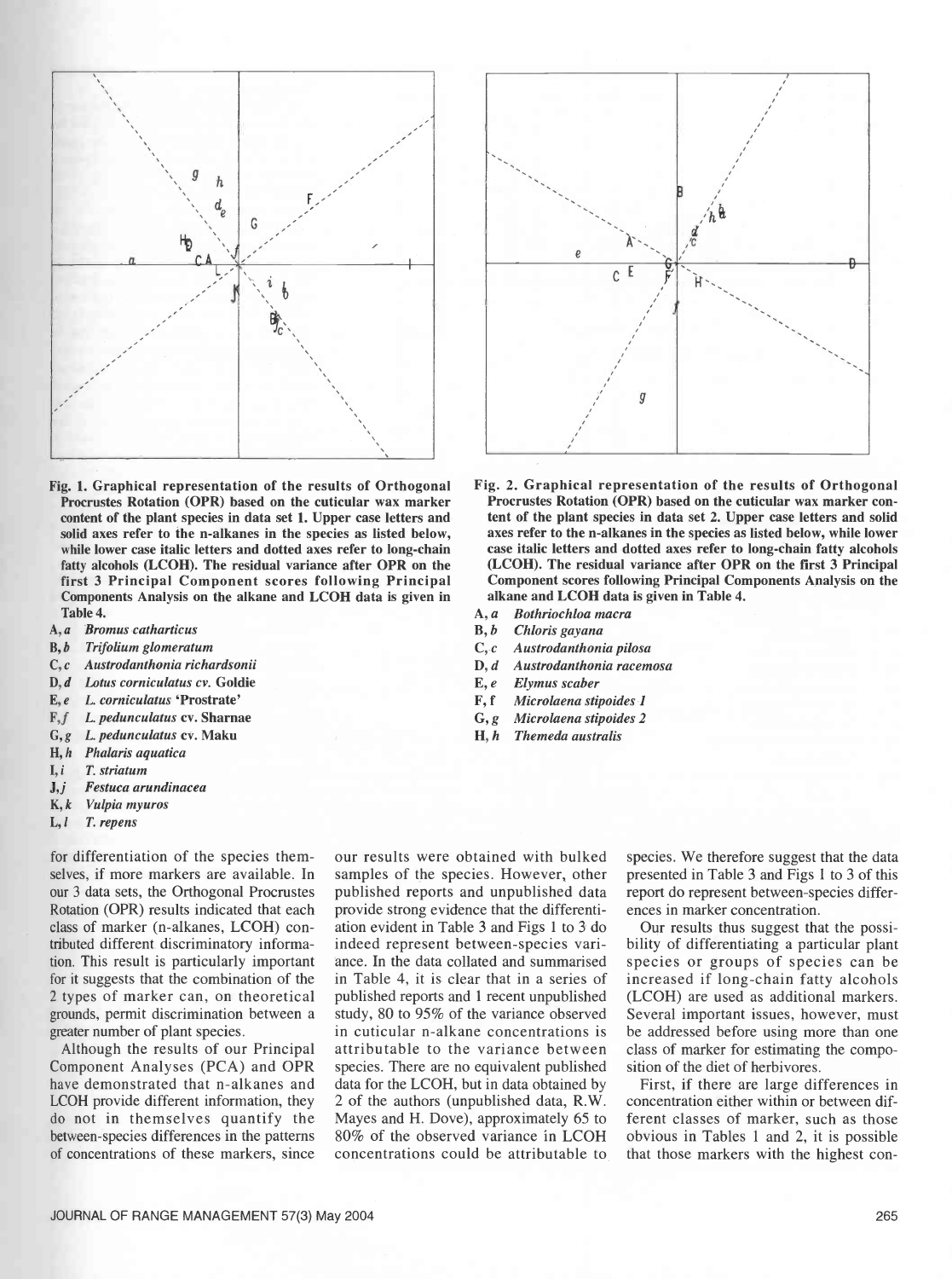

- Fig. 3. Graphical representation of the results of Orthogonal Procrustes Rotation (OPR) based on the cuticular wax marker content of the plant species in data set 3. Upper case letters and solid axes refer to the n-alkanes in the species as listed below, while lower case italic letters and dotted axes refer to long-chain fatty alcohols (LCOH). The residual variance after OPR on the first 3 Principal Component scores following Principal Components Analysis on the alkane and LCOH data is given in Table 4.
- A, a Axonopus fissifolius
- B, b Chloris gayana
- C, c Cynodon dactylon
- D, d Digitaria didactyla
- E, e Imperata cylindrica
- F,f Paspalum dilatatum
- G, g Paspalum notatum
- H, h Pennisetum clandestinum
- I, i Setaria anceps
- J, j Sporobolus indicus v. major

centrations will exert undue influence when the markers are used to estimate diet composition. In such cases, particularly if minimization algorithms (Dove and Moore 1995) are used, some form of data scaling or weighting may be required before concentration data are entered into the algorithm. Further work is needed to identify the best scaling procedures to use, in relation to the error structures inherent in the concentration data for the different markers and the nature of the algorithm used to estimate diet composition.

Second, in moving from the differentiation of the plant species themselves to the estimation of the diet composition of the grazing animal, fecal marker concentrations must be adjusted for the possible loss of marker during gut transit. In the case of n- alkanes, it is now well established that fecal recovery of consumed n-alkane is not complete, but increases in curvilinear fashion with increasing carbon -chain length (see Dove and Mayes 1996, Dove and Oliván 1998). For alkane C35 and above, fecal recovery approaches 100%. Data are therefore available for use in correcting fecal n- alkane concentrations for incomplete recovery. The possible use of LCOH as diet composition markers is a very recent development and there are no published estimates of fecal LCOH recovery. However, recent data obtained with sheep fed mixed diets (Hafiz Ali, R.W. Mayes and E.R. Orskov, unpublished data) indicate that, as with the n-alkanes, the fecal recovery of LCOH is incomplete but increases with carbon -chain length to be essentially complete for 1-C30-OL. By contrast with the n-alkanes, the response appears linear rather than curvilinear. To realize the potential of LCOH as diet composition markers, there is an urgent need for more such data.

A further point relates to the number of markers used in the analysis. Whilst the use of more markers increases the possibility of differentiating plant species (Mayes and Dove 2000), using more markers does not always imply better diet composition estimates. This may be the case when using markers that are not distinct for species or groups of plants and, consequently, do not correlate well with the differentiation between possible diet components (see, for example, Dove et al. 1999). To overcome this difficulty, a reduced set of effective markers can be selected by employing multivariate statistical methods such as Discriminant Analysis (DA). Selecting markers using DA, however, requires that replicate samples of the species be available. If diet composition is to be estimated based on individual plant species, then replicate samples of the marker content of each individual species will be required. If diet composition is to be estimated based on defined groups of species, then a number of plant species must be available to function as `replicates' within each group.

Multivariate statistical tools such as DA are a promising approach for classifying dietary groups. It should be noted that `statistically meaningful' groups (i.e., formed by plant species similar in their marker content) may not always correspond to taxonomically or nutritionally relevant groups, though this is more likely if just 1 class of marker is used. For instance, when using n-alkanes alone, white clover was grouped with Lotus spp.. Conversely, if diet composition is to be estimated based on defined dietary categories, nutritionally meaningful groups should only be composed of species statistically similar in their marker content. If that condition is not met, then the herbivore's potential feeding selectivity within the dietary group may influence the estimate of diet composition. For instance, this will occur if the herbivore feeds selectively on a particular species in which the pattern of marker concentration deviates substantially from the remaining species within the dietary group (Bugalho et al. 2002). In either case, using both LCOH and n-alkanes will increase the possibility of defining groups of plants that are relevant both nutritionally and statistically.

In a recent report, Kelman et al. (2003) used some of the plant wax marker concentrations in data set 1, together with equivalent fecal marker concentrations (adjusted for incomplete fecal recovery),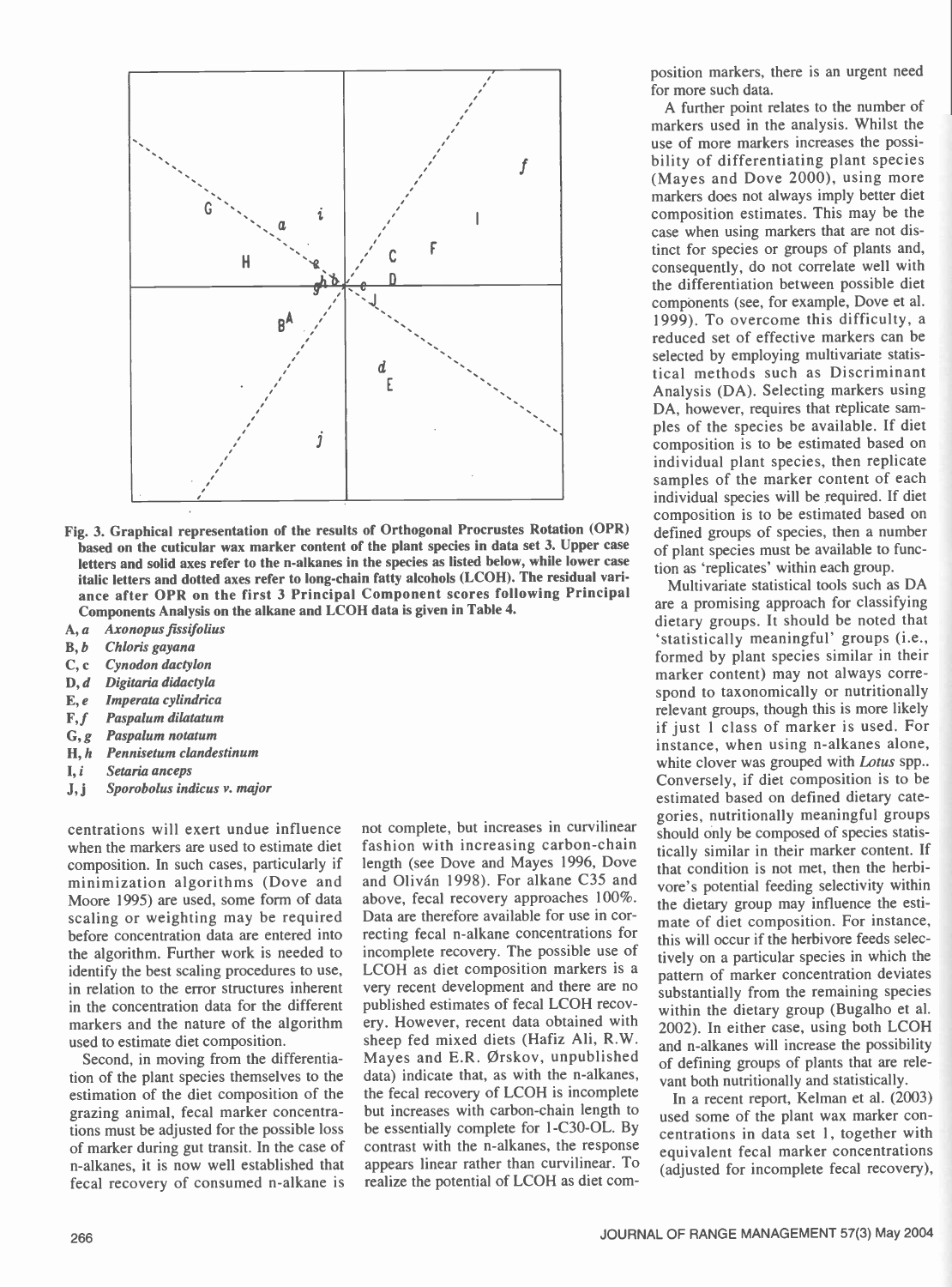

Fig. 4. Discriminant analysis based on the defined categories formed from the plant species in the combined data set  $(1+2)$ , when using a) n- alkanes alone (variation explained: discriminant score (DS)1  $= 68.9\%, DS2 = 23.2\%$  or b) n-alkanes and long-chain fatty alcohols (variation explained:  $DS1 = 87.1\%$ ,  $DS2 = 10.9\%$ ). Diamonds represent clovers, squares Lotus spp., open triangles C3 grasses and closed triangles C4 grasses.

to estimate the species composition of the diet of sheep grazing the sward from which the samples in data set 1 were obtained. When based on n-alkane concentrations alone, estimated diet composition indicated a higher proportion of clover in the consumed diet than in the sward (Fig.6). However, this result was possibly compromised by the fact that, based on n- alkanes alone, white clover was often misclassified as a Lotus, in a manner similar to the misclassification described above, for the differentiation of the plant species themselves (Fig. 5 -a). Diet compositions were therefore re -estimated using n-alkanes and LCOH. This confirmed that dietary clover content was much higher than in the sward (Fig. 6), and also indicated that over 90% of the Lotus consumed was L. corniculatus, the species with lower condensed tannin content. The authors considered these to be reliable estimates of diet composition, because all herbage species were statistically well discriminated by the combination of n-alkanes and LCOH.



#### **Conclusions**

Long -chain fatty alcohols (LCOH) in plant cuticular wax, used together with nalkanes, allowed a better discrimination between plant species or groups of species than using n-alkanes alone, which shows the potential of using both classes of compounds for estimating the species composition of the diet of herbivores. The LCOH are widespread in plant cuticles and can be extracted and quantified by an extension of the procedure used for n- alkanes. Using such markers increases the possibility of